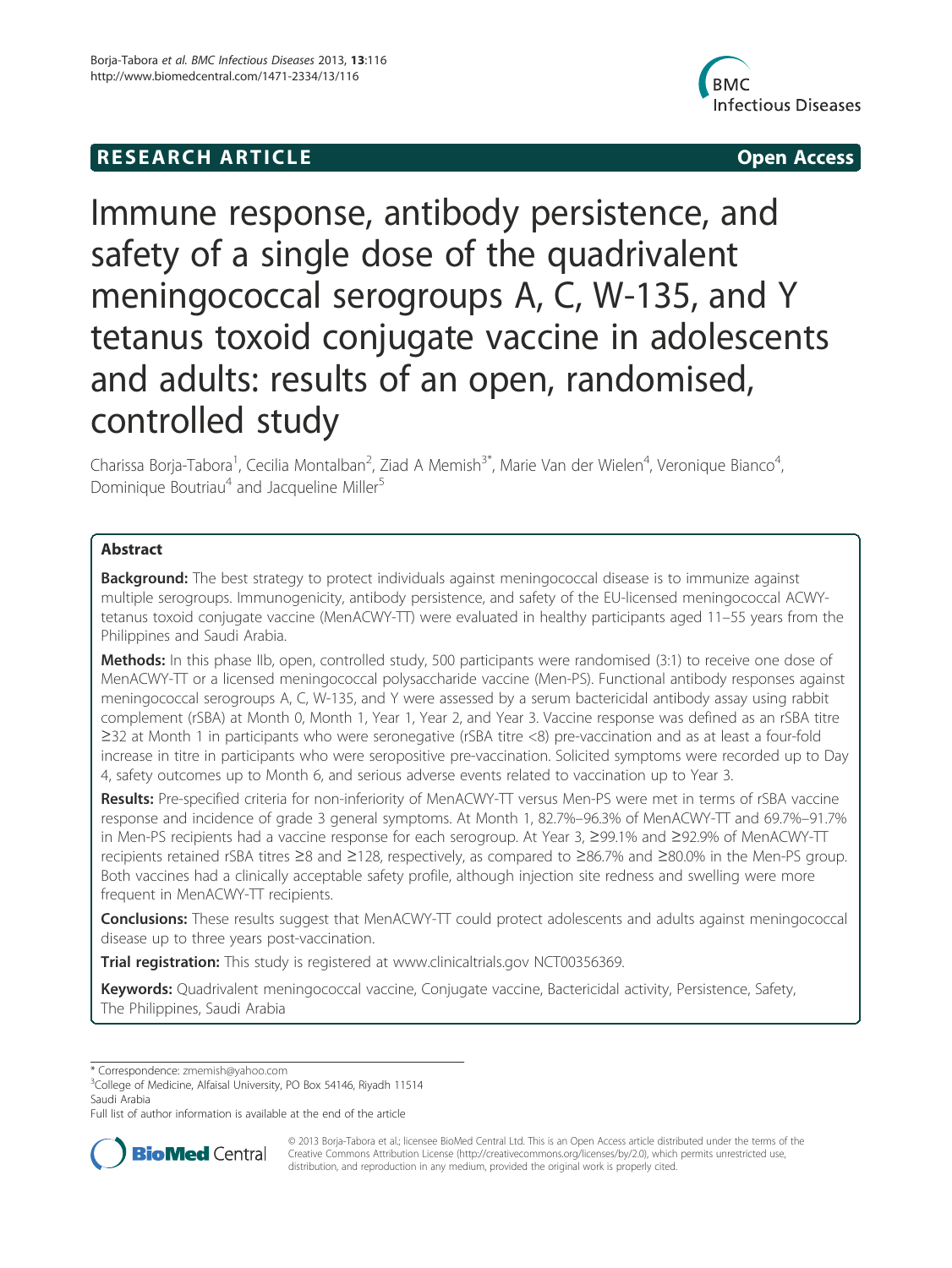## Background

Neisseria meningitidis is a major cause of endemic and epidemic invasive bacterial disease worldwide and is associated with high morbidity [1-3]. Most invasive meningococcal disease is caused by six of the 12 known serogroups, namely serogroups A, B, C, W-135, Y, and more recently X [2,3]. The epidemiology of meningococcal disease varies geographically and over time, and the increasing trend of international travel and migration facilitates the rapid intercontinental spread of meningococcal isolates [4-7]. Moreover, new strains may also appear in a region by bacterial capsular switching [3,8].

In Asia and the Middle East, serogroups A, C, and W-135 are the most common serogroups [3,5,9]. In the Philippines, an outbreak caused by serogroup A occurred in 2004–2005 [3,10]. A previous outbreak had been reported in 1989, but data on serogroup distribution from this earlier outbreak are not available [11]. In Saudi Arabia, N. meningitidis has been responsible for various outbreaks during the annual Hajj pilgrimage [12,13]. An outbreak caused by serogroup A occurred in 1987 and an outbreak caused by serogroup W-135 was also reported in 2000–2001 [12-15]. Pilgrims to the Hajj are at increased risk for infection because of overcrowding, shared living facilities, and close contact with people from various parts of the world, which are all known risk factors for meningococcal disease [13].

Immunisation with vaccines against multiple serogroups is likely to be the best strategy to protect individuals against meningococcal diseases. In both the Philippines and Saudi Arabia, vaccination is recommended for individuals who are at increased risk for meningococcal infection. In particular, vaccination is used to protect Hajj pilgrims against invasive meningococcal disease in Saudi Arabia [5,12]. In response to the 1987 outbreak, vaccination with a bivalent polysaccharide vaccine against serogroups A and C was recommended for Hajj pilgrims, and the vaccination policy was updated following the outbreak in 2000–2001 to include serogroup W-135 [7]. Presently, Saudi Arabia requires proof of vaccination with a quadrivalent meningococcal serogroup A, C, W-135, and Y vaccine to issue Hajj pilgrimage visa for all arrivals. Moreover, administration of chemoprophylaxis at the port of entry to all arrivals from the countries of the African meningitis belt is required in order to lower the carriage rate among Hajj pilgrims [15,16].

Plain meningococcal polysaccharide vaccines against serogroups A, C, W-135, and Y are available for use in adults and children over two years of age. However, these vaccines are poorly immunogenic for serogroups C, W-135 and Y, do not elicit long-term protection in younger children, do not induce immune memory, do not reduce mucosal carriage (except for serogroup A), and do not confer herd protection [17-20]. Moreover,

polysaccharide vaccines may induce hyporesponsiveness to subsequent vaccination, in particular for serogroup C [17]. To overcome these limitations, capsular polysaccharides can be coupled to carrier proteins as demonstrated by monovalent meningococcal serogroup C conjugate vaccines [21-24]. In 2010, the Ministry of Health in Saudi Arabia decided to replace the meningococcal polysaccharide vaccines by meningococcal conjugate vaccines for Saudi Arabian pilgrims, residents of Medina and Mecca Regions, and healthcare workers [12,13]. The introduction of conjugate vaccines, which have an impact on carriage and transmission of the bacteria, could reduce the spread of isolates from asymptomatic pilgrims to their household contacts upon returning from the pilgrimage [6,14].

Presently, two quadrivalent meningococcal conjugate vaccines against serogroups A, C, W-135, and Y are licensed in various countries [25-27]. Additionally, a new quadrivalent meningococcal serogroups A, C, W-135, and Y tetanus-toxoid (TT) conjugate vaccine (Nimenrix™ [GlaxoSmithKline Vaccines]; MenACWY-TT) has been recently approved by the European Medicines Agency for individuals aged 12 months and above. Previous studies have shown that MenACWY-TT is immunogenic and well-tolerated in toddlers, young children, adolescents, and young adults [28-34]. In the present study, we compared the immunogenicity and safety of MenACWY-TT and a licensed quadrivalent meningococcal serogroups A, C, W-135, and Y plain polysaccharide vaccine in participants 11–55 years of age in the Philippines and Saudi Arabia. The study was designed to evaluate the persistence of the immune response up to five years after vaccination; results up to the third year were available at the time of the preparation of this manuscript.

## Methods

## Study design

This was a phase IIb, open, randomised, controlled study conducted in two centres in the Philippines (Research Institute for Tropical Medicine and Phillippine General Hospital) and one centre in Saudi Arabia (King Abdulaziz Medical City in Riyadh). The study consisted of two phases: the vaccination phase (including the extended safety follow-up until Month 6) and the long-term persistence phase (up to five years after vaccination). At the time of the preparation of this manuscript, results up to the third year post-vaccination were available (covering the period December 2006 to August 2010).

Participants were randomised (3:1) into two parallel groups to receive either one dose of the MenACWY-TT vaccine (ACWY-TT group) or one dose of the MenACWY polysaccharide vaccine (Men-PS group) at Month 0. The randomisation list was generated at GlaxoSmithKline (Rixensart, Belgium) using a standard Statistical Analysis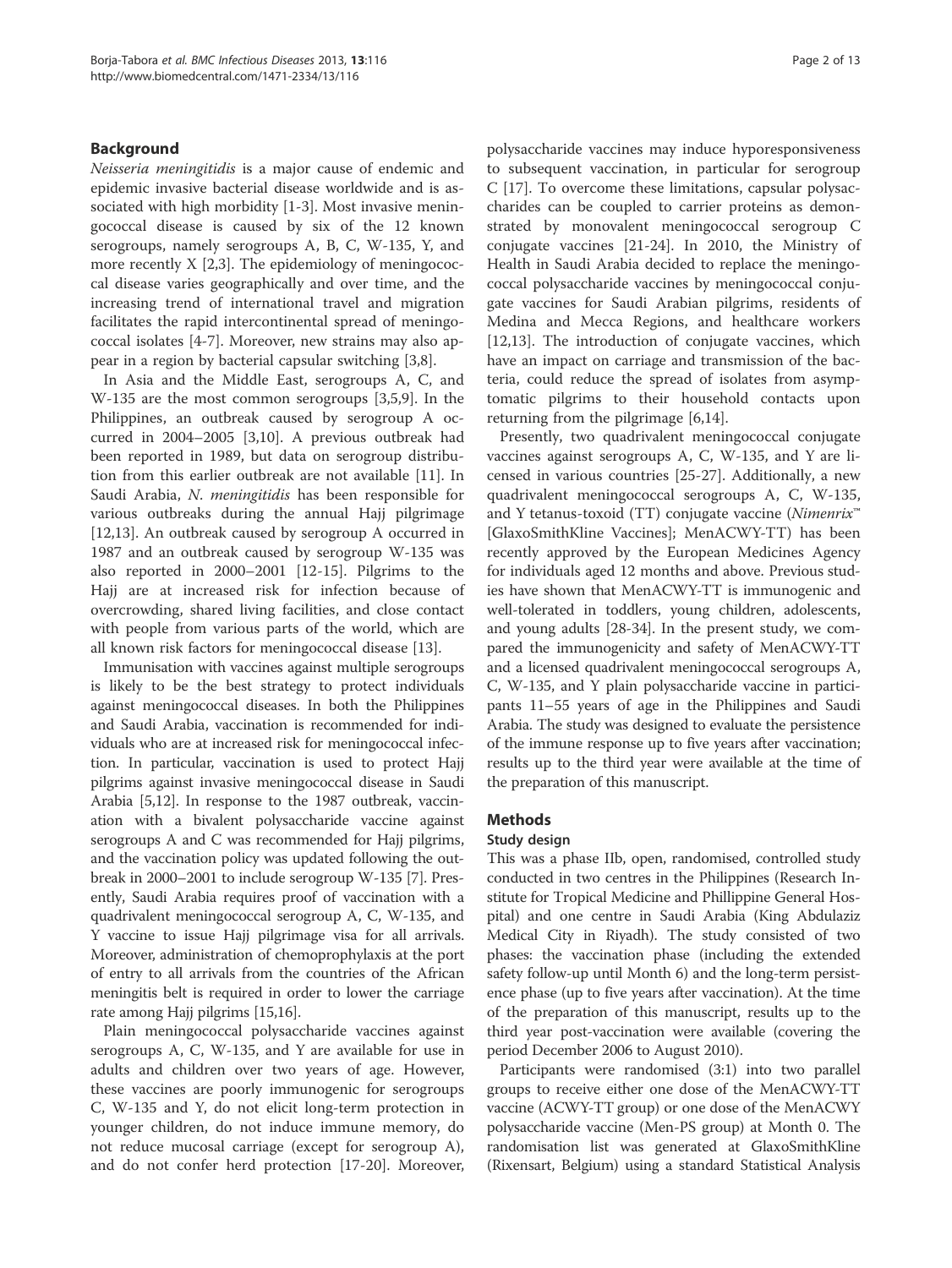System  $(SAS^{\circledast})$  program to number the vaccines. Treatment allocation at the investigator sites was performed using a central internet randomisation system. The randomisation algorithm used a minimisation procedure (block size of four) accounting for study centre and age of the subject (11–17 years and 18–55 years of age) in order to ensure a balanced distribution of the population in each group (2/3 of subjects were enrolled in the 11–17 year age stratum, and 1/3 of subjects were enrolled in the 18–55 year age stratum). The vaccines were administered in an open manner due to the differing appearance and route of administration of the study vaccines.

The study was conducted in accordance with the Good Clinical Practice Guidelines and the Declaration of Helsinki. The protocol and associated documents were reviewed and approved by local ethics committees (the Institutional Review Board from the National Guard Health Affair, Riyadh, Saudi Arabia and from the Research Institute for Tropical Medicine, Muntinlupa City, the University of the Philippines Manila Research Ethics Board (UPMREB), Manila, the Philippines). Written informed consent was obtained before enrolment from the participants aged at least 16 years in Saudi Arabia and 18 years in the Philippines. Written informed consent was obtained from the parents/guardians of younger participants, and a written informed assent was signed by these participants. In addition, consent was obtained if participants in the Philippines reached 18 years of age during the study. This study is registered at www. clinicaltrials.gov NCT00356369. A summary of the protocol is available at http://www.gsk-clinicalstudyregister.com (GSK study ID 107386).

## Study objectives

The primary objectives of this study were to demonstrate non-inferiority of the MenACWY-TT vaccine over the MenACWY polysaccharide vaccine for the entire population in terms of vaccine response (measured by a serum bactericidal antibody assay using baby rabbit serum as exogenous complement source [rSBA]) and incidence of any grade 3 general symptom reported within four days after vaccination.

The secondary objectives of the study were to compare the immunogenicity and the persistence of the immune response of the MenACWY-TT vaccine with that of the MenACWY polysaccharide vaccine and to evaluate the reactogenicity and the safety of both vaccines.

## Study participants

Study participants were healthy adolescents and adults from the Philippines and Saudi Arabia aged 11 to 55 years at the time of vaccination, who had previously completed routine childhood vaccinations to the best of their, or their parents'/guardians', knowledge.

Participants were excluded if they were immunosuppressed from any cause or were previously vaccinated with a meningococcal conjugate vaccine at any time or with a meningococcal polysaccharide vaccine against serogroup A, C, W-135, or Y within five years prior to the study. Participants with a history of meningococcal disease due to serogroup A, C, W-135, or Y; Guillain-Barré syndrome; any neurological disorders or seizures; allergic disease or reactions likely to be exacerbated by any component of the vaccine; or chronic alcohol consumption or drug abuse were also excluded. Moreover, participants were ineligible if they had used an investigational product within 30 days prior to the study, had received immunoglobulins or blood products in the preceding three months, or had a major congenital defect, serious illness, or acute disease at the time of enrolment. Females of childbearing potential were required to practice adequate contraception for 30 days prior to vaccination, have a negative pregnancy test at the time of vaccination, and continue contraceptive precautions for two months after vaccination.

## Vaccines

One dose of the MenACWY-TT candidate vaccine (Nimenrix™, GlaxoSmithKline, Rixensart, Belgium) contained 5 μg of each of the meningococcal serogroups A, C, W-135, and Y polysaccharides individually conjugated to TT. A single MenACWY-TT vaccine dose was administered intramuscularly in the non-dominant deltoid of the participants in the ACWY-TT group. One dose of the MenACWY polysaccharide vaccine (Mencevax™ ACWY, GlaxoSmithKline, Rixensart, Belgium) contained 50 μg of each of the meningococcal serogroups A, C, W-135, and Y polysaccharides. A single MenACWY polysaccharide vaccine dose was administered subcutaneously in the non-dominant upper arm of the participants in the Men-PS group.

#### Immunogenicity assessment

Blood samples were collected from all participants at Month 0, Month 1, Year 1, Year 2, and Year 3. Functional antibody responses against meningococcal serogroups A, C, W-135, and Y were assessed by rSBA [35]. The target strains used in the rSBA assays were L10 for serogroup A, C11 for serogroup C, MP01240070 for serogroup W-135, and S-1975 for serogroup Y. rSBA titres ≥8 for serogroup C are considered to predict protection [36], and this threshold was extended to the other serogroups as well [37]. rSBA titres ≥128, a more conservative correlate of protection, were also evaluated [38]. Vaccine response was defined as an rSBA titre ≥32 at Month 1 in participants who were seronegative (rSBA titre <8) at pre-vaccination and as at least a four-fold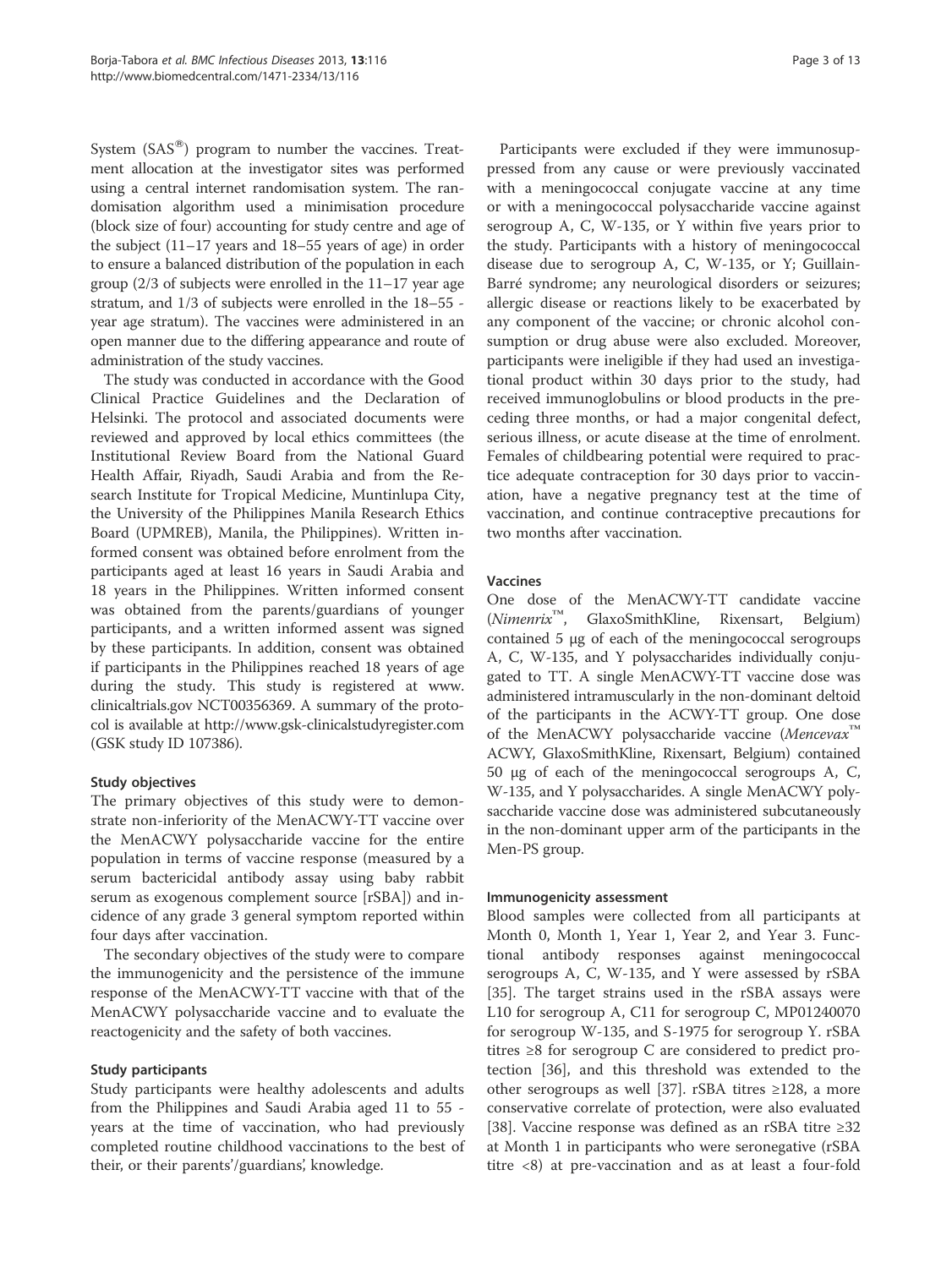increase in titre from Month 0 to Month 1 in participants who were seropositive at pre-vaccination.

In addition, antibody concentrations against TT were determined by enzyme-linked immunosorbent assay (ELISA) with an assay cut-off of 0.1 IU/mL [39]. All assays were performed at GlaxoSmithKline's central laboratory (Rixensart, Belgium), and laboratory personnel were blinded to the treatment group of the subject.

#### Safety and reactogenicity assessment

Local (pain, redness, and swelling) and general (fatigue, fever, gastrointestinal symptoms, and headache) solicited symptoms were recorded during four days and unsolicited adverse events (AEs) during one month after vaccination. The intensity of each symptom was graded on a three-level scale. Injection site redness and swelling were of grade 3 intensity if their diameter was >50 mm and fever if oral temperature was >39.5°C. All other symptoms of grade 3 intensity were defined as symptoms preventing normal activity.

New onset of chronic illnesses (NOCIs) and serious adverse events (SAEs) were recorded for up to six months post-vaccination. SAEs were defined as any medical event resulting in death, any life-threatening event, any event causing disability or requiring hospitalisation or prolongation of hospitalisation, or any congenital anomaly or birth defect in the offspring of a study participant. Moreover, SAEs related to vaccination and any events related to lack of vaccine efficacy were reported throughout the study. All solicited local reactions were considered causally related to vaccination. Causality of all other AEs was assessed by the investigators at the local study sites (independent from the Sponsor of the study).

## Statistical analyses

With a target sample size of 460 participants evaluable for immunogenicity (345 in the ACWY-TT group and 115 in the Men-PS group), the global power to meet all the primary objectives of the study was at least 76%.

The total vaccinated cohort, on which the safety analyses were performed, included all vaccinated participants. The analyses of immunogenicity were performed on the according to protocol (ATP) immunogenicity cohort and on the ATP cohort for antibody persistence Year 1, Year 2, and Year 3, which included all evaluable study participants, who were vaccinated during the vaccination phase, meeting the eligibility criteria, with no elimination criteria during the study, and for whom data concerning immunogenicity endpoints were available for at least one tested antigen at Month 1, Year 1, Year 2, or Year 3, respectively.

The percentages of participants with antibody titres or concentrations above the proposed cut-offs and with a

vaccine response as well as the geometric mean antibody titres (GMTs) or geometric mean antibody concentrations (GMCs) for the tested antigens were calculated with 95% confidence intervals (CIs) in each treatment group. The GMTs/GMCs were calculated by taking the anti-log of the mean of the  $log_{10}$  titre/concentration transformations. Antibody titres/concentrations below the cutoff of the assay were given an arbitrary value of half the cut-off for the purpose of GMTs/GMCs calculation.

Non-inferiority of the rSBA vaccine response induced by the MenACWY-TT vaccine over the MenACWY polysaccharide vaccine was demonstrated if the lower limit (LL) of the asymptotic standardised 95% CI for the difference between the ACWY-TT and the Men-PS groups in the percentage of participants with rSBA vaccine response was  $\ge -12\%$  for serogroups C, W-135, and Y and ≥ −15% for serogroup A (inferential analysis).

Potential statistically significant differences between groups were detected if the asymptotic standardised 95% CI for the difference in rates (percentages of participants with titres/concentrations above proposed cut-offs or with vaccine responses) between the two vaccine groups did not contain the value "0", or if the 95% CI for the GMTs/ GMCs ratios between groups did not contain the value "1" (exploratory analyses). The GMTs/GMCs ratios were computed by an analysis of covariance model on the  $log_{10}$ transformation of the titres/concentrations using the prevaccination  $log_{10}$  transformation of the titres/concentrations, the age strata, and the vaccine groups as covariates. No adjustment for multiplicity of secondary endpoints was made and significant results from the exploratory analyses should be interpreted with caution.

Non-inferiority of the MenACWY-TT vaccine over the MenACWY polysaccharide vaccine in terms of incidence of grade 3 general symptoms was demonstrated if the upper limit (UL) of the asymptotic 95% CI for the difference between the ACWY-TT and the Men-PS groups in the incidence of any grade 3 general symptom within four days after vaccination was below 5% (inferential analysis).

The percentages of participants reporting each solicited local and general symptom and each unsolicited AE were tabulated with exact 95% CIs. NOCIs, SAEs, and withdrawals due to AEs were described in detail.

The statistical analyses were performed using the  $SAS^{\omega}$  software version 9.1 (SAS Institute Inc., Cary, NC, United States) and StatXact 7.0.

## Results

#### Study participants

A total of 500 participants were enrolled and vaccinated in this study; 374 in the ACWY-TT group (225 in the 11–17 years age stratum and 149 in the 18–55 years age stratum) and 126 in the Men-PS group (76 in the 11–17 years age stratum and 50 in the 18–55 years age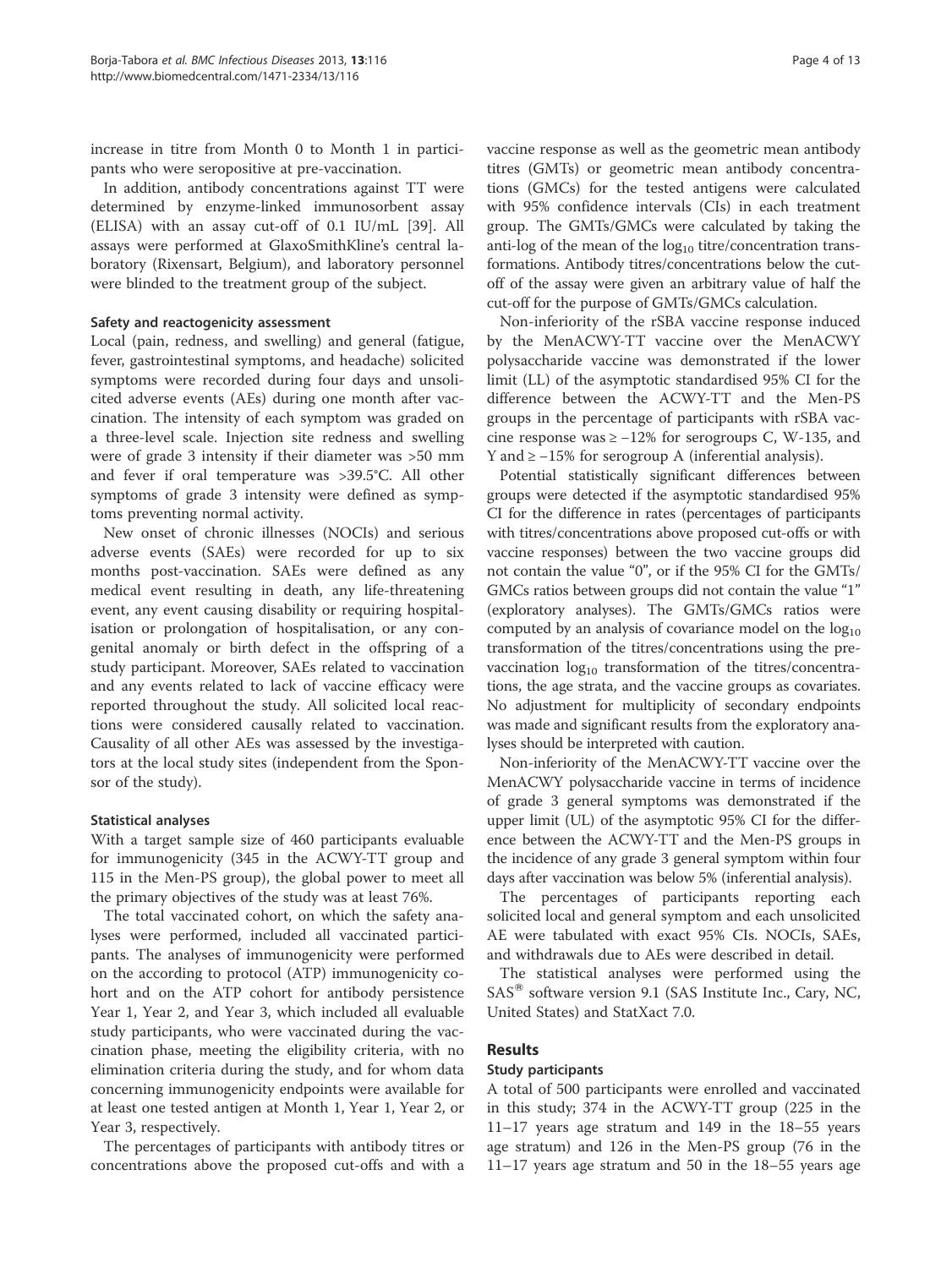stratum). Of these, 485, 471, and 460 participants returned for the Year 1, Year 2, and Year 3 visits, respectively (Figure 1).

The demographic characteristics of the participants in the total vaccinated cohort were comparable for the two groups (Table 1). The mean age was 18.8 years, 45.6% of the participants were female, and the population was predominantly of South East Asian (79.8%) or of Arabic/ North African (20.0%) heritage.

## Immunogenicity

#### Bactericidal antibodies

Since the LL of the 95% CI on the difference between the ACWY-TT and the Men-PS groups in the percentage of participants with an rSBA vaccine response was

above −12% for serogroups C, W-135, and Y and above −15% for serogroup A, the primary objective of noninferiority of the vaccine response induced by the MenACWY-TT vaccine over the MenACWY polysaccharide vaccine was met for each serogroup (Table 2). The rSBA vaccine response rates for each of the four serogroups ranged from 82.7% to 96.3% in the ACWY-TT group and from 69.7% to 91.7% in the Men-PS group. Exploratory analyses showed that the rSBA vaccine response rates for MenA and MenY were statistically significantly higher after administration of the MenACWY-TT vaccine compared with the MenACWY polysaccharide vaccine for the participants aged 11–55 years. Vaccine response rates per age strata are presented in Additional file 1: Table S1.

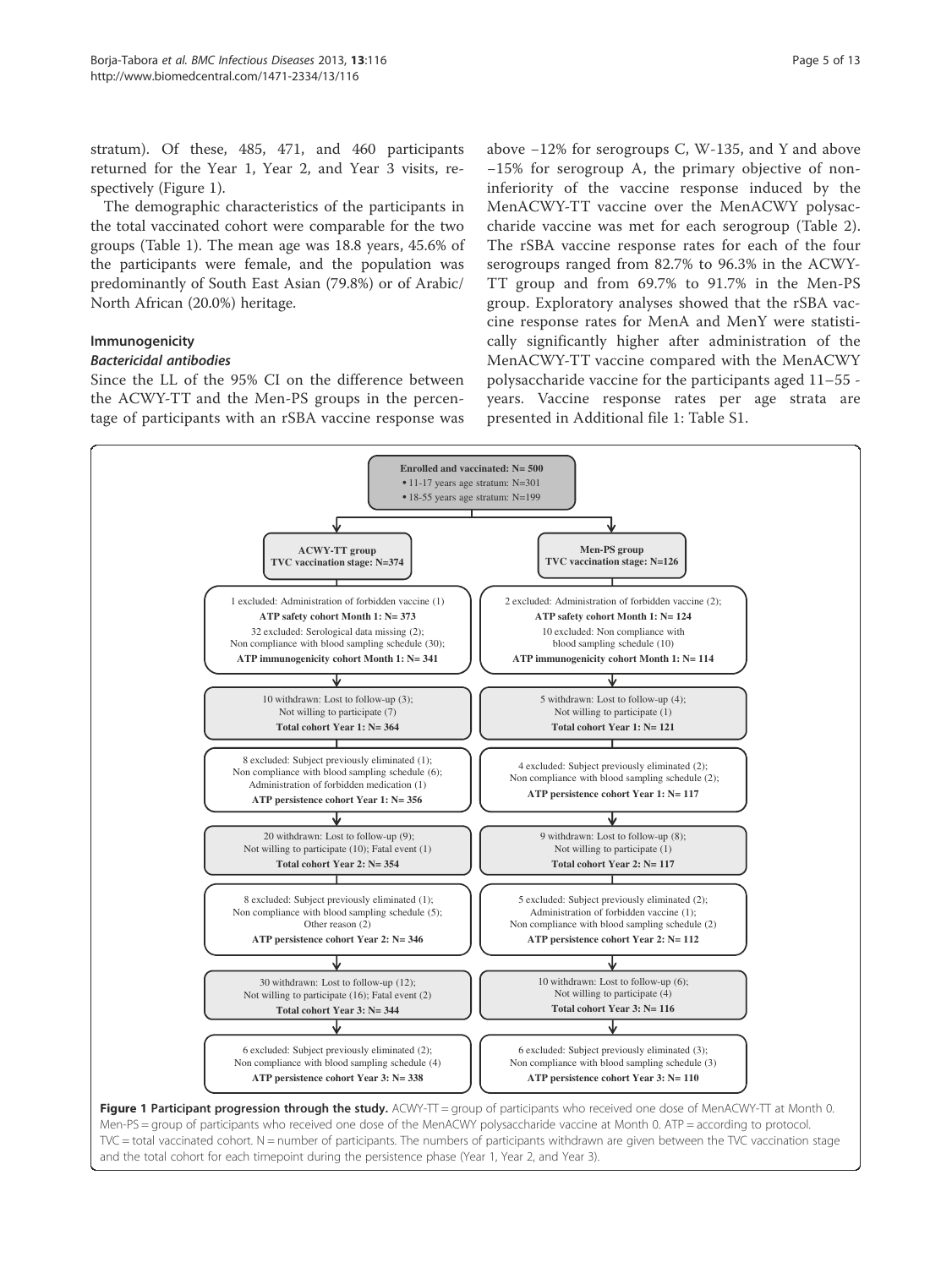| Page 6 of 13 |  |  |
|--------------|--|--|
|              |  |  |

|                        | Characteristic                      | <b>ACWY-TT</b>  | Men-PS          |
|------------------------|-------------------------------------|-----------------|-----------------|
|                        |                                     | $N = 374$       | $N = 126$       |
| Age at Month 0 (years) | Mean $\pm$ SD                       | $18.6 \pm 7.62$ | $19.3 \pm 8.58$ |
|                        | Range                               | $11 - 53$       | $11 - 49$       |
| Gender                 | Female n (%)                        | 168 (44.9)      | 60 (47.6)       |
|                        | Male n (%)                          | 206(55.1)       | 66 (52.4)       |
| Race                   | South East Asian heritage n (%)     | 298 (79.7)      | 101 (80.2)      |
|                        | Arabic/North African heritage n (%) | 75 (20.1)       | 25 (19.8)       |
|                        | East Asian heritage n (%)           | 1(0.3)          | 0(0.0)          |

| Table 1 Summary of participant's demographic characteristics at the time of vaccination |  |  |  |  |  |
|-----------------------------------------------------------------------------------------|--|--|--|--|--|
|-----------------------------------------------------------------------------------------|--|--|--|--|--|

ACWY-TT = group of participants who received one dose of MenACWY-TT at Month 0.

Men-PS = group of participants who received one dose of the MenACWY polysaccharide vaccine at Month 0.

N = number of participants with the administered dose (Total Vaccinated Cohort).

n (%) = number (percentage) of participants with the specified characteristic.

SD = standard deviation.

At Month 1, at least 99.7% and 99.4% of the recipients of the MenACWY-TT vaccine reached rSBA titres ≥8 and ≥128 for each of the four serogroups (Table 3). In both groups, rSBA GMTs were at least 9-fold higher at Month 1 compared with pre-vaccination. The results in each of the two age strata were consistent with the results on the overall study population (Additional file 2: Table S2). Exploratory analyses did not suggest any statistically significant difference between the two groups in the percentages of participants with rSBA titres ≥8 and ≥128, but showed that rSBA GMTs adjusted for prevaccination titres and age strata (in the overall analysis) were higher after vaccination with MenACWY-TT compared with the MenACWY polysaccharide vaccine for all four serogroups.

#### Persistence of the bactericidal antibodies

At Year 3, ≥99.1% and ≥92.9% of the participants in the ACWY-TT group and ≥86.7% and ≥80.0% in the MenPS group retained rSBA titres ≥8 and ≥128 for each of the four serogroups (Table 3). In both groups, the rSBA GMTs at Year 3 remained higher than the values observed at Month 0. The rSBA GMTs decay rates were highest for all four serogroups between Month 1 and Year 1 (from 2.4- to 5.4-fold in the ACWY-TT group and from 2.0- to 4.2-fold in the Men-PS group) (Figure 2). Lower rSBA GMTs decay rates for all four serogroups were observed between Year 1 and Year 2 (from 1.4- to 1.6-fold in the ACWY-TT group and from 1.5- to 2.2-fold in the Men-PS group) and between Year 2 and Year 3 (from 0.9- to 1.3-fold in the ACWY-TT group and from 1.0- to 1.2-fold in the Men-PS group).

Exploratory analyses showed that rSBA GMTs adjusted for pre-vaccination titres and age strata for serogroups A, W-135, and Y were statistically significantly higher after vaccination with MenACWY-TT compared with the MenACWY polysaccharide vaccine up to Year 3 (Additional file 2: Table S2).

#### Anti-tetanus antibodies

At Month 1, the percentage of participants with anti-TT concentrations ≥0.1 IU/mL increased from 67.4% (95% CI: 62.0–72.4) to 95.6% (95% CI: 92.8–97.5) in the ACWY-TT group and a 28-fold increase of the anti-TT

| Table 2 Differences in rSBA vaccine response rate between the ACWY-TT and the Men-PS groups |  |  |  |  |  |  |  |  |  |
|---------------------------------------------------------------------------------------------|--|--|--|--|--|--|--|--|--|
|---------------------------------------------------------------------------------------------|--|--|--|--|--|--|--|--|--|

| Antibody      |     | <b>ACWY-TT</b> |     | Men-PS | Difference in vaccine response rate (ACWY-TT minus Men-PS) |
|---------------|-----|----------------|-----|--------|------------------------------------------------------------|
|               | N   | $\%$           | N   | $\%$   | % [95% CI]                                                 |
| rSBA-MenA     | 289 | 82.7           | 99  | 69.7   | 13.00 <b>[3.52,</b> 23.50]                                 |
| rSBA-MenC     | 324 | 94.4           | 113 | 90.3   | $4.18$ [- <b>1.03</b> , 11.36]                             |
| rSBA-MenW-135 | 326 | 96.3           | 109 | 91.7   | 4.58 $[-0.07, 11.49]$                                      |
| rSBA-MenY     | 329 | 93.0           | 113 | 85.0   | $8.05$ [ <b>1.72</b> , 16.17]                              |

ACWY-TT = group of participants who received one dose of MenACWY-TT at Month 0.

Men-PS = group of participants who received one dose of the MenACWY polysaccharide vaccine at Month 0.

Vaccine response defined as:

• rSBA titre ≥32 at Month 1 for initially seronegative participants (rSBA titre <8).

• rSBA titre at Month 1 ≥4-fold the antibody titre at Month 0 for initially seropositive participants (rSBA titre ≥8).

N = number of participants with pre- and post-vaccination results available (ATP immunogenicity cohort).

% = percentage of participants with a vaccine response.

95% CI = standardised asymptotic 95% confidence interval.

Bold = lower limits of the 95% confidence intervals of the differences in vaccine response rates, which were used to demonstrate non-inferiority.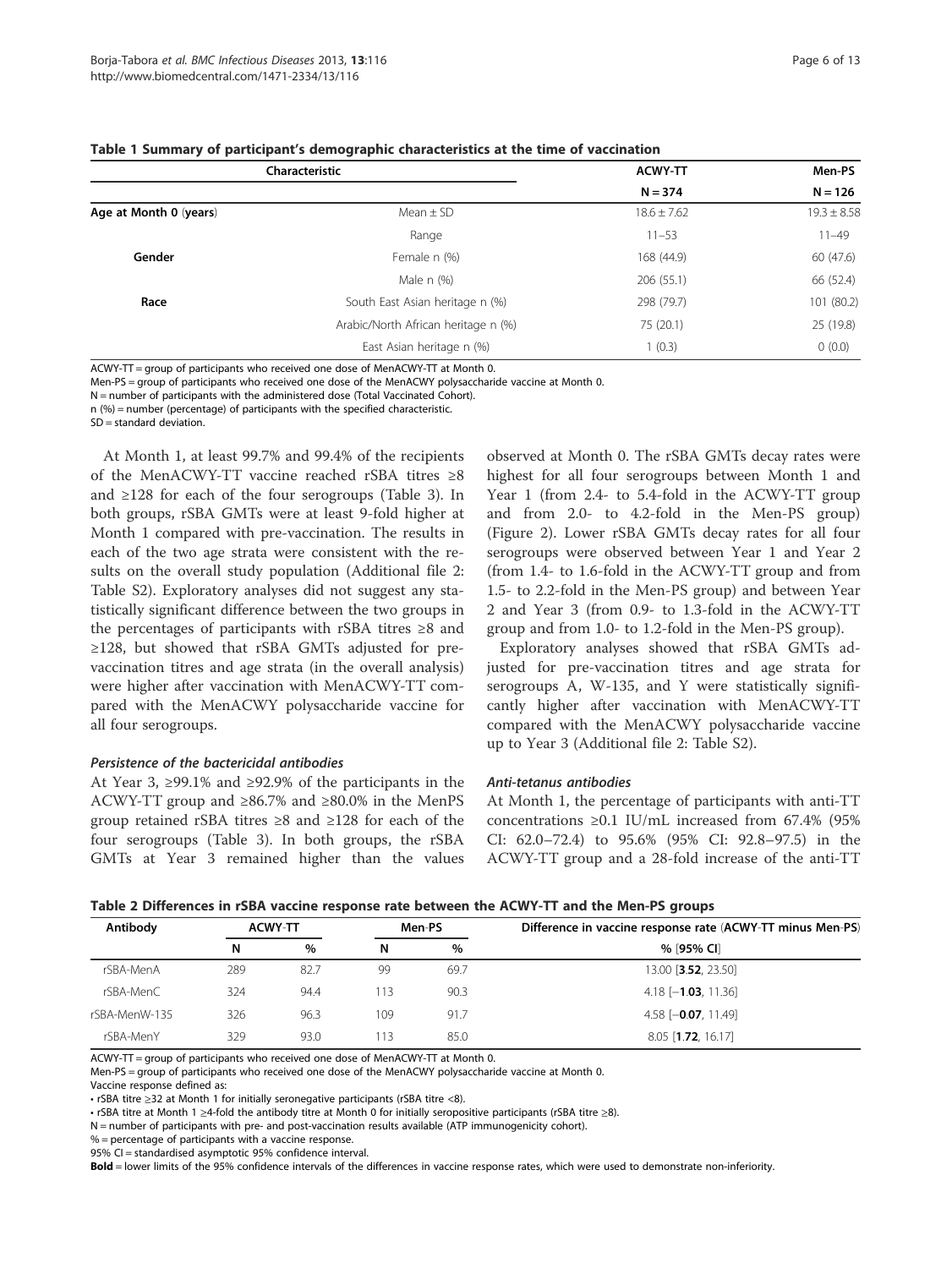## Table 3 Percentage of participants with rSBA titres ≥8 and ≥128 and GMTs before and after vaccination

| Group   | Timing         | N   | % ≥8 [95% CI]     | % ≥128 [95% CI]    | GMT [95% CI]               |
|---------|----------------|-----|-------------------|--------------------|----------------------------|
|         |                |     | rSBA-MenA         |                    |                            |
| ACWY-TT | M <sub>0</sub> | 305 | 95.1 [92.0, 97.2] | 89.5 [85.5, 92.7]  | 330.7 [285.8, 382.7]       |
|         | M1             | 323 | 100 [98.9, 100]   | 99.7 [98.3, 100]   | 4944.6* [4451.5, 5492.5]   |
|         | Y1             | 354 | 99.7 [98.4, 100]  | 99.4 [98.0, 99.9]  | 2084.9* [1888.3, 2302.0]   |
|         | Y <sub>2</sub> | 338 | 99.7 [98.4, 100]  | 99.1* [97.4, 99.8] | 1326.8* [1197.7, 1469.7]   |
|         | Y3             | 322 | 100 [98.9, 100]   | 99.1* [97.3, 99.8] | 1238.4* [1126.0, 1361.9]   |
| Men-PS  | M <sub>0</sub> | 101 | 87.1 [79.0, 93.0] | 80.2 [71.1, 87.5]  | 227.8 [162.1, 320.2]       |
|         | M1             | 112 | 100 [96.8, 100]   | 100 [96.8, 100]    | 2190.1 [1857.5, 2582.2]    |
|         | Y1             | 113 | 100 [96.8, 100]   | 99.1 [95.2, 100]   | 1099.1 [931.6, 1296.7]     |
|         | Y <sub>2</sub> | 102 | 99.0 [94.7, 100]  | 96.1 [90.3, 98.9]  | 698.9 [561.2, 870.4]       |
|         | Y3             | 104 | 100 [96.5, 100]   | 94.2 [87.9, 97.9]  | 596.9 [488.5, 729.3]       |
|         |                |     | rSBA-MenC         |                    |                            |
| ACWY-TT | M <sub>0</sub> | 324 | 78.1 [73.2, 82.5] | 53.1 [47.5, 58.6]  | 84.1 [68.5, 103.4]         |
|         | M1             | 341 | 99.7 [98.4, 100]  | 99.7 [98.4, 100]   | 10073.7* [8699.9, 11664.5] |
|         | Y1             | 353 | 99.7 [98.4, 100]  | 97.2 [94.9, 98.6]  | 1848.6 [1620.3, 2109.2]    |
|         | Y <sub>2</sub> | 345 | 99.4 [97.9, 99.9] | 96.2 [93.6, 98.0]  | 1162.0 [1013.1, 1332.9]    |
|         | Y3             | 337 | 99.1 [97.4, 99.8] | 92.9 [89.6, 95.4]  | 870.3 [757.1, 1000.4]      |
| Men-PS  | M <sub>0</sub> | 113 | 85.0 [77.0, 91.0] | 49.6 [40.0, 59.1]  | 114.1 [80.3, 162.0]        |
|         | M1             | 114 | 100 [96.8, 100]   | 98.2 [93.8, 99.8]  | 6545.6 [5047.5, 8488.4]    |
|         | Y1             | 115 | 99.1 [95.3, 100]  | 95.7 [90.1, 98.6]  | 1876.5 [1400.7, 2514.0]    |
|         | Y <sub>2</sub> | 112 | 98.2 [93.7, 99.8] | 92.0 [85.3, 96.3]  | 1229.4 [876.4, 1724.7]     |
|         | Y3             | 109 | 99.1 [95.0, 100]  | 93.6 [87.2, 97.4]  | 1124.8 [812.3, 1557,6]     |
|         |                |     | rSBA-MenW-135     |                    |                            |
| ACWY-TT | M <sub>0</sub> | 327 | 75.5 [70.5, 80.1] | 58.4 [52.9, 63.8]  | 93.0 [74.6, 116.0]         |
|         | M1             | 340 | 99.7 [98.4, 100]  | 99.4 [97.9, 99.9]  | 8576.5* [7614.9, 9659.5]   |
|         | Y1             | 356 | 99.7 [98.4, 100]  | 99.4* [98.0, 99.9] | 2993.5* [2618.8, 3421.9]   |
|         | Y <sub>2</sub> | 346 | 99.4 [97.9, 99.9] | 98.6* [96.7, 99.5] | 1984.6* [1757.1, 2241.4]   |
|         | Y3             | 336 | 99.7* [98.4, 100] | 98.8* [97.0, 99.7] | 2109.2* [1842.5, 2414.5]   |
| Men-PS  | M <sub>0</sub> | 109 | 81.7 [73.1, 88.4] | 61.5 [51.7, 70.6]  | 115.3 [81.6, 162.9]        |
|         | M1             | 114 | 100 [96.8, 100]   | 100 [96.8, 100]    | 2969.5 [2439.4, 3614.9]    |
|         | Y1             | 117 | 100 [96.9, 100]   | 94.9 [89.2, 98.1]  | 699.9 [569.3, 860.4]       |
|         | Y <sub>2</sub> | 111 | 90.1 [83.0, 94.9] | 81.1 [72.5, 87.9]  | 319.1 [228.0, 446.5]       |
|         | Y3             | 105 | 86.7 [78.6, 92.5] | 80.0 [71.1, 87.2]  | 332.8 [224.4, 493.8]       |
|         |                |     | rSBA-MenY         |                    |                            |
| ACWY-TT | M0             | 330 | 92.7 [89.4, 95.3] | 80.0 [75.3, 84.2]  | 310.0 [261.2, 367.9]       |
|         | M1             | 340 | 100 [98.9, 100]   | 99.7 [98.4, 100]   | 10315.2* [9317.1, 11420.2] |
|         | Y1             | 355 | 100 [99.0, 100]   | 99.7 [98.4, 100]   | 4207.1* [3767.3, 4698.3]   |
|         | Y <sub>2</sub> | 345 | 99.7 [98.4, 100]  | 99.1* [97.5, 99.8] | 3042.1* [2692.2, 3437.5]   |
|         | Y3             | 338 | 99.7 [98.4, 100]  | 99.4 [97.9, 99.9]  | 2567.3* [2288.6, 2879.8]   |
| Men-PS  | M <sub>0</sub> | 113 | 92.9 [86.5, 96.9] | 77.9 [69.1, 85.1]  | 282.8 [209.9, 380.8]       |
|         | M1             | 114 | 100 [96.8, 100]   | 100 [96.8, 100]    | 4573.7 [3863.9, 5413.9]    |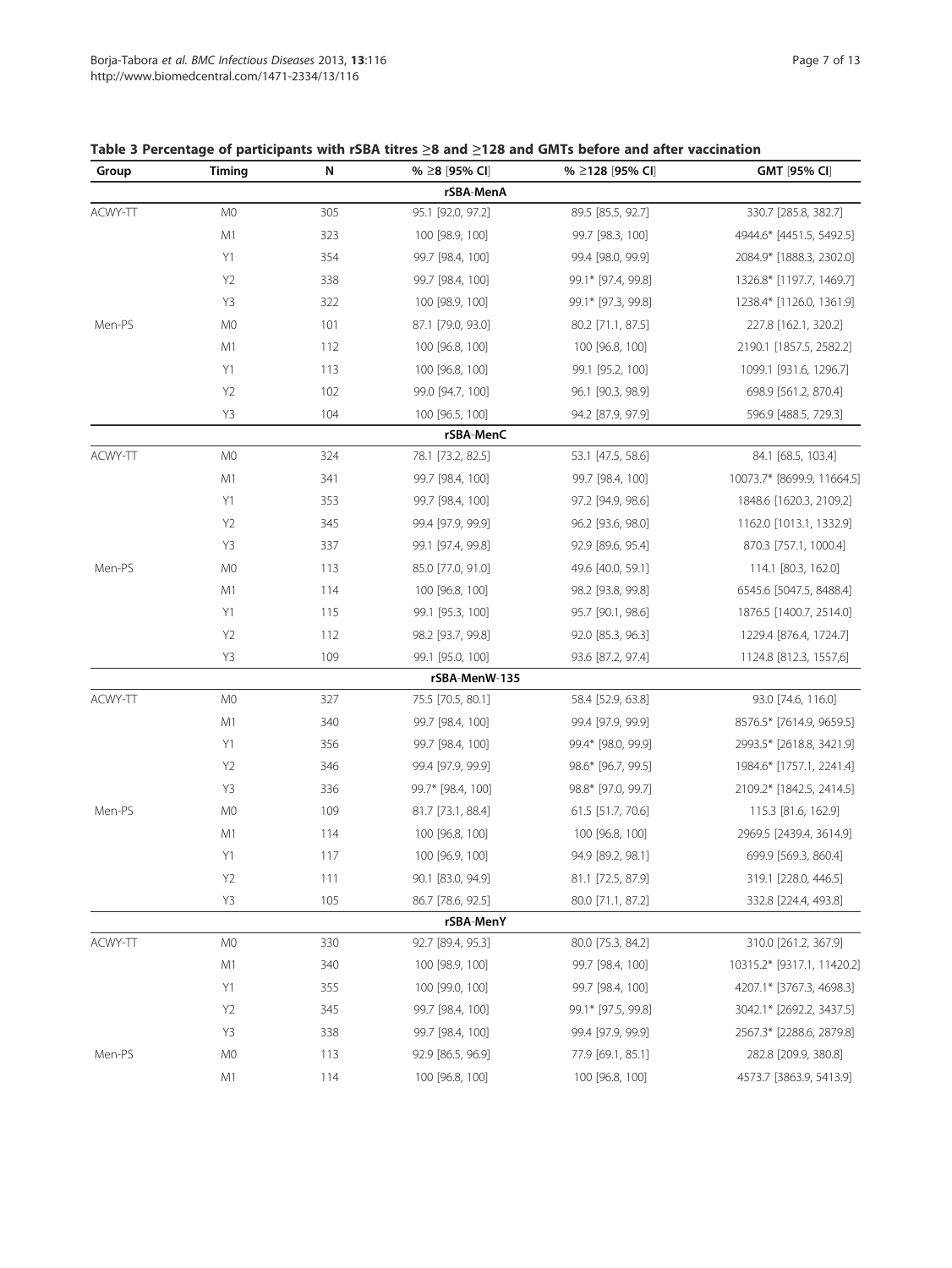|  | 16  | 100 [96.9, 100]  | 98.3 [93.9, 99.8] | 1386.5 [1104.2, 1740.9] |
|--|-----|------------------|-------------------|-------------------------|
|  |     | 99.1 [95.1, 100] | 94.6 [88.6, 98.0] | 850.2 [667.5, 1082.9]   |
|  | 108 | 99.1 [94.9, 100] | 97.2 [92.1, 99.4] | 848.0 [682.6, 1053.5]   |

#### Table 3 Percentage of participants with rSBA titres ≥8 and ≥128 and GMTs before and after vaccination (Continued)

ACWY-TT = group of participants who received one dose of MenACWY-TT at Month 0.

Men-PS = group of participants who received one dose of the MenACWY polysaccharide vaccine at Month 0.

 $N =$  number of participants with available results.

 $% =$  percentage of participants with titres within the specified range.

GMT = geometric mean titre.

95% CI = 95% confidence interval.

M0 = pre-vaccination blood sample taken at Month 0; M1 = post-vaccination blood sample taken at Month 1 (ATP immunogenicity cohort); Y1 = post-vaccination blood sample taken at Year 1 (ATP cohort for persistence Year 1); Y2 = post-vaccination blood sample taken at Year 2 (ATP cohort for persistence Year 2); Y3 =

post-vaccination blood sample taken at Year 3 (ATP cohort for persistence Year 3).

\* Statistically significantly higher value in the ACWY-TT group compared to the Men-PS group in exploratory analyses.

GMCs was observed in this group (from 0.35 [95% CI: 0.29 – 0.43] at Month 0 to 10.01 [95% CI: 8.34 – 12.03] at Month 1). As expected, the percentage of participants with anti-TT concentrations ≥0.1 IU/mL (60.0% [95% CI: 50.2-69.2] at Month 0 and 56.6% [95% CI: 47.0–65.9] at Month 1) and the anti-TT GMCs (0.28 [95% CI: 0.20–0.39] at Month 0 and 0.27 [95% CI: 0.19–0.38] at Month 1) remained stable between pre- and postvaccination in the Men-PS group.

#### Safety/reactogenicity

During the four-day post-vaccination period, grade 3 general symptoms were reported by five participants (1.3%) in the ACWY-TT group and by no participant in the Men-PS group (Table 4). The difference between the ACWY-TT and the Men-PS groups in the incidence of grade 3 general symptoms was 1.34% (95% CI: -1.64 – 3.09). The non-inferiority of the MenACWY-TT vaccine over the MenACWY polysaccharide vaccine in terms of



and rSBA-MenY (D.) ACWY-TT = group of participants who received one dose of MenACWY-TT at Month 0. Men-PS = group of participants who received one dose of the MenACWY polysaccharide vaccine at Month 0. PRE = pre-vaccination at Month 0; PI(M1) = post-vaccination at Month 1 (ATP immunogenicity cohort); PI(M12) = post-vaccination at Month 12 (ATP cohort for persistence Year 1).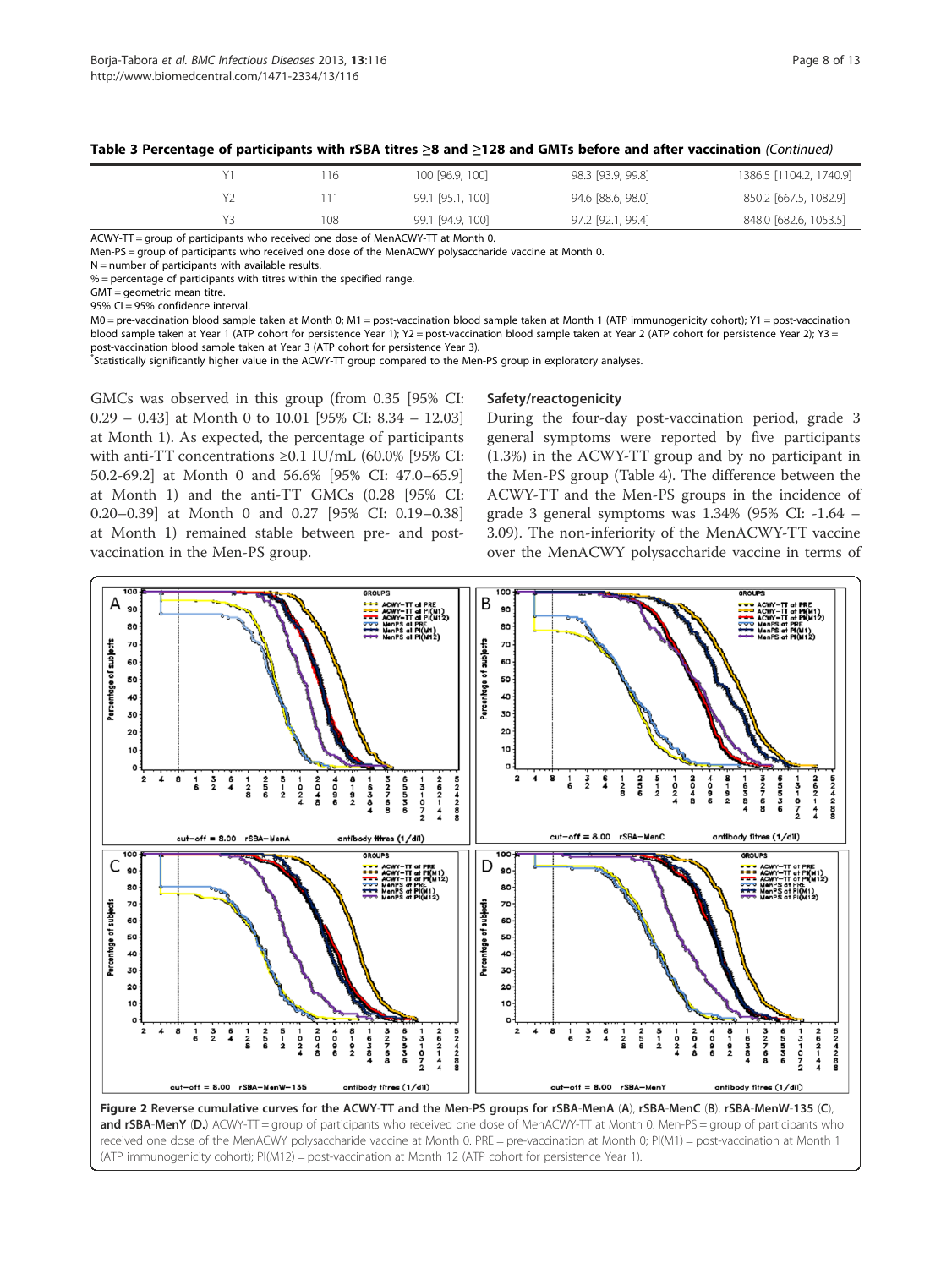| Symptoms        |     | <b>ACWY-TT</b> |     | Men-PS |   |     |                        |  | Difference in percentage (ACWY-TT minus Men-PS) |
|-----------------|-----|----------------|-----|--------|---|-----|------------------------|--|-------------------------------------------------|
|                 | N   | n              | %   | N.     | n | %   | % [95% CI]             |  |                                                 |
| Any symptom     | 374 |                | 3.2 | 126    |   | 0.8 | $2.41$ [-1.29, 4.91]   |  |                                                 |
| General symptom | 374 |                |     | 126    |   | 0.0 | $1.34$ $[-1.64, 3.09]$ |  |                                                 |
| Local symptom   | 374 | Q              | 7.4 | 126    |   | 0.8 | $1.61$ $[-2.06, 3.90]$ |  |                                                 |

Table 4 Difference between groups in the percentage of participants reporting grade 3 solicited and unsolicited symptoms

ACWY-TT = group of participants who received one dose of MenACWY-TT at Month 0.

Men-PS = group of participants who received one dose of the MenACWY polysaccharide vaccine at Month 0.

N = number of participants with the administered dose (total vaccinated cohort).

n/% = number/percentage of participants reporting a specified symptom during the four-day post-vaccination period.

95% CI = standardised asymptotic 95% confidence interval.

Bold = upper limits of the 95% confidence intervals of the differences in percentages of participants reporting grade 3 general symptoms, which were used to demonstrate non-inferiority (co-primary objective).

incidence of any grade 3 general symptom was demonstrated, as the UL of the standardised asymptotic 95% CI was below the pre-specified non-inferiority limit of 5%. Any grade 3 symptoms were reported by 12 participants (3.2%) in the ACWY-TT group and by one participant (0.8%) in the Men-PS group (Table 4).

During the four-day follow-up after vaccination, pain was the most frequently reported solicited local symptom in both groups (in 143/370 [38.6%] participants in the ACWY-TT group and 40/124 [32.3%] participants in the Men-PS group). The most common solicited general symptom was headache in both groups, which was reported by 65/371 (17.5%) participants in the ACWY-TT group and 15/125 (12.0%) participants in the Men-PS group. Injection site redness and swelling were more frequently reported in the ACWY-TT group (15. 4% and

11.4% respectively) than in the Men-PS group (6.5% and 3.2% respectively) (Figure 3). Grade 3 solicited symptoms were infrequently reported in both groups and no participants reported grade 3 fever (oral temperature ≥39.5°C).

During the 6-month extended safety follow-up period, one participant reported a NOCI (food allergy) and one participant reported two SAEs (costochondritis and mental disorder). The SAEs were reported in the ACWY-TT group, but none were considered related to vaccination by the investigators. No participants reported NOCIs or SAEs that were considered related to vaccination or events related to the lack of vaccine efficacy up to three years after vaccination. In the persistence phase of the study, two participants of the ACWY-TT group died due to a traffic accident (one subject between Year 1 and Year 2 and a second subject between Year 2 and Year 3).

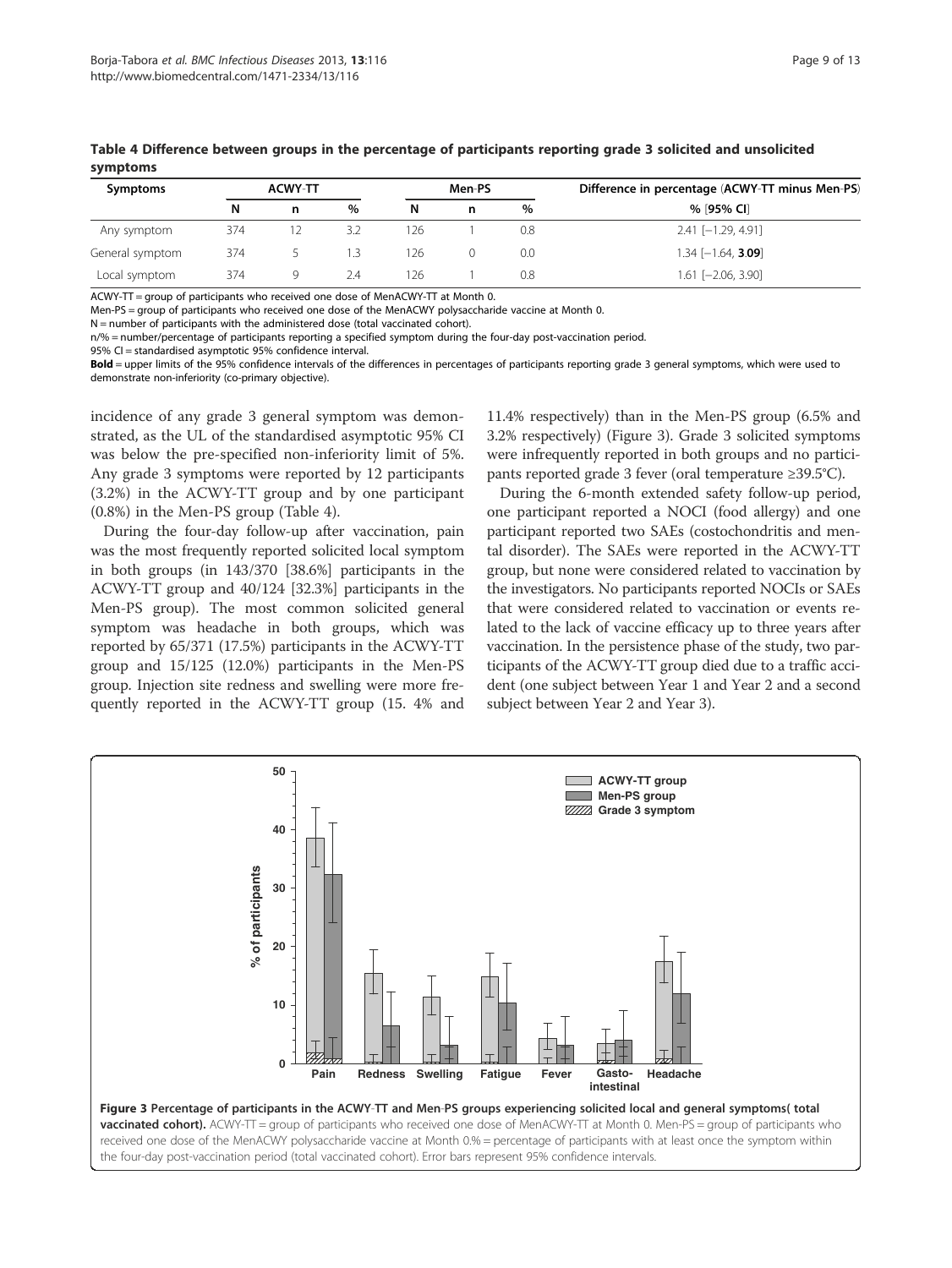## **Discussion**

Non-inferiority of the immunogenicity of the MenACWY-TT vaccine as compared to the MenACWY polysaccharide vaccine in terms of rSBA vaccine response to the four meningococcal serogroups was demonstrated. At one month post-vaccination, rSBA titres ≥128, which is the conservative threshold for protection against meningococcal diseases, were reached for each of the four serogroups by at least 99.4% and 98.2% of the participants vaccinated with MenACWY-TT and the MenACWY polysaccharide vaccine, respectively. This observation is consistent with the results of previous studies in which the immune response induced by MenACWY-TT was evaluated in various age groups [28-34]. Moreover, the percentage of participants who retained rSBA antibody titres ≥8 up to three years after vaccination remained high for the four serogroups in both groups, indicating that the protection continues for at least three years in adolescents and adults. The high percentage (92.9%) of participants who retained rSBA titres ≥128 in the present study contrasts with previous observations, showing waning immunity in terms of hSBA titres and concerns about the potential for vaccine failure following vaccination with either the MenACWY polysaccharide vaccine or another quadrivalent meningococcal conjugate vaccine using diphtheria toxoid as carrier protein (MenACWY-DT) [40]. However, the two studies cannot be directly compared since a different assay using human complement (hSBA) was used in the study with MenACWY-DT.

Exploratory analyses showed that the rSBA GMTs for each meningococcal serogroup were statistically significantly higher at one month post-vaccination in participants vaccinated with MenACWY-TT compared with those who received the MenACWY polysaccharide vaccine, although no differences were detected in terms of percentage of participants with rSBA titres ≥8 or ≥128. These results are consistent with those of previous studies conducted on the MenACWY-TT vaccine in children 3–5 years of age [29] and in adolescents and young adults [28] in Europe, and in children [33] and adolescents [34] in Asia. These results are also in-line with other studies showing that other quadrivalent meningococcal conjugate vaccines (MenACWY-DT and MenACWY-CRM<sub>197</sub>) induce higher antibody titres than plain polysaccharide vaccines in children, adolescents, and adults [25,26,41-43]. The rSBA GMTs for serogroups A, W-135, and Y remained statistically significantly higher in the participants who received the MenACWY-TT vaccine than in those who received the MenACWY polysaccharide vaccine at three years post-vaccination, while comparable rSBA GMTs for serogroup C were measured in both vaccine groups. The antibody decay for each serogroup was highest between one month and one year post-vaccination and the rate of decay decreased at subsequent timepoints in both groups. These data indicate that decay over time may lead to the need for further booster doses if the individual remains at risk for meningococcal disease. The evaluation of additional timepoints in the current study will further contribute to the understanding of the expected long-term duration of protection.

In this study, high rSBA titres were measured in both groups at pre-vaccination. This was expected for the age groups studied (adolescents and adults) because immunity to meningococcal strains is known to increase in an age-dependent manner [44]. Moreover, the likelihood of exposure to N. meningitidis and acquisition of functional antibodies due to natural immunity may vary by location as meningococcal disease epidemiology varies substantially by geographic area [3]. Vaccine response rate was chosen as the primary endpoint to evaluate the immunogenicity of the vaccines as vaccine response assesses the ability of participants to respond to the vaccine regardless of their serostatus at pre-vaccination. As expected, immune responses to tetanus toxoid were observed in the participants who received the MenACWY-TT vaccine, but not in those who received the MenACWY polysaccharide vaccine [28,29,33,34].

Non-inferiority of the MenACWY-TT vaccine over the MenACWY polysaccharide vaccine, in terms of incidence of solicited and unsolicited grade 3 general symptoms reported within four days after vaccination, was demonstrated. Of note, clinically relevant severe general symptoms and vaccine-related events are most likely to occur during the four-day post-vaccination period. However, the incidence of any grade 3 symptoms seemed higher in the participants who received the MenACWY-TT vaccine than the MenACWY polysaccharide vaccine and this observation was driven by the local injection site reactions. The specific solicited injection site redness and swelling with any intensity were also more frequently reported in the participants who received the MenACWY-TT vaccine than the MenACWY polysaccharide vaccine. These observations are likely due to the TT content of the conjugate vaccine and are consistent with previous studies showing that local reactions are more frequent in individuals vaccinated with quadrivalent meningococcal conjugate vaccines compared to plain polysaccharide vaccines [27-29,33,34,43]. However, we cannot exclude that the intramuscular administration of the conjugate vaccine (versus subcutaneous for the polysaccharide one) may in part explain the higher reactogenicity as a previous study suggested that intramuscular administration of meningococcal polysaccharide vaccine induced higher rates of erythema compared to subcutaneous administration [45]. No NOCIs or SAEs reported up to three years after vaccination were considered related to vaccination in this study and both vaccines were well-tolerated.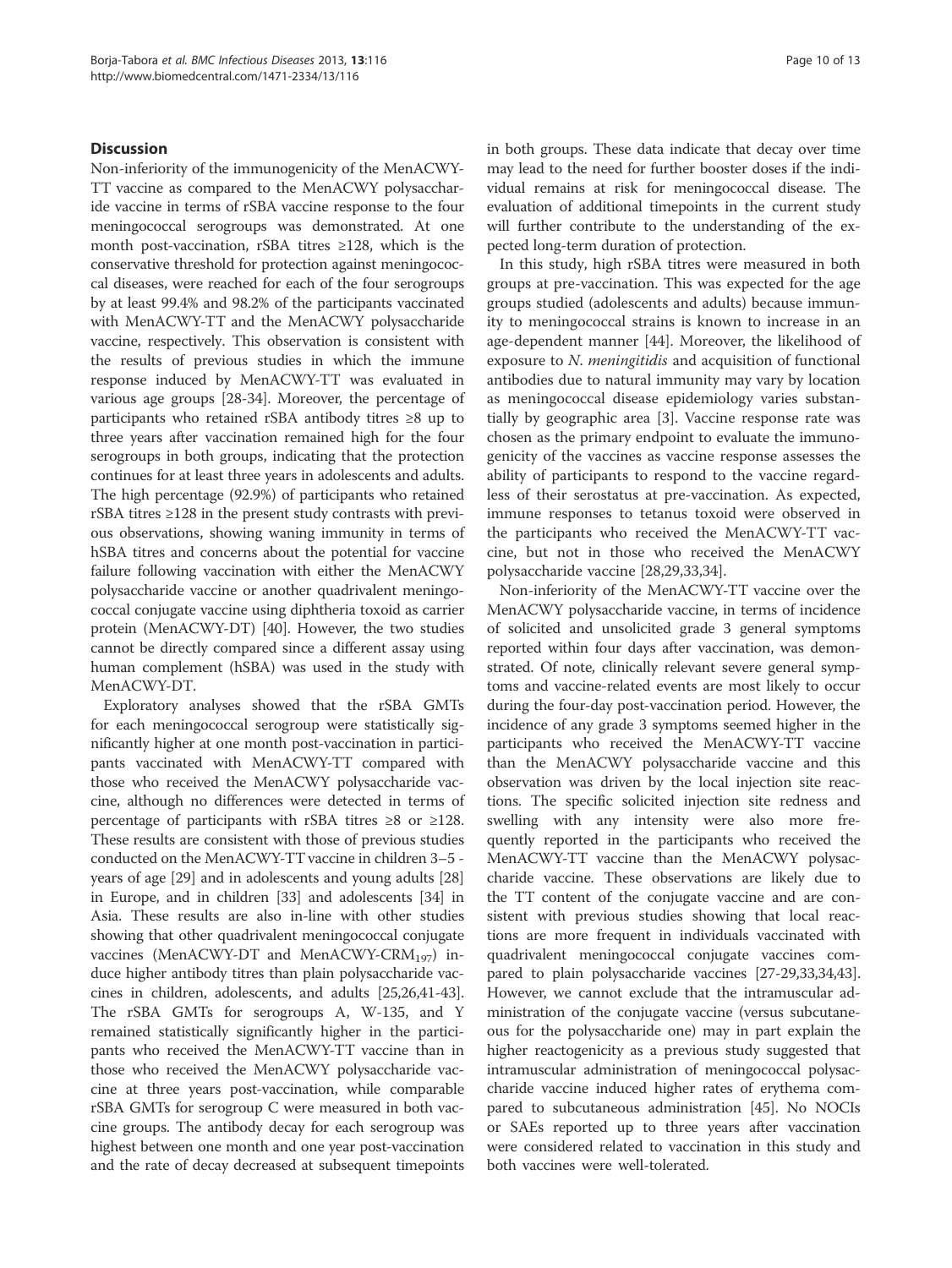The present study was limited by its open design due to the differences in the appearance and administration mode of the two study vaccines. The open design would not have influenced the immunogenicity results because the laboratory personnel was blinded during serological testing but had the potential to bias the safety reporting in favour of the control plain polysaccharide vaccine versus the meningococcal conjugate vaccine. The interpretation of the results has also been limited by the absence of validated correlates of protection for serogroups A, W-135, and Y and by the numerous exploratory statistical comparisons, which should be interpreted with caution. The generalizability of our results was limited by the small sample size and by the fact that the study was conducted in two countries. Other studies are being conducted in parallel to evaluate the immunogenicity and safety of the MenACWY-TT vaccine in younger age groups and to compare this vaccine with other licensed quadrivalent meningococcal conjugate vaccines [30]. Of note, at the time of study conduct, meningococcal conjugate vaccines were not licensed in Saudi Arabia or the Philippines.

## Conclusion

This study showed that the MenACWY-TT vaccine, when administered as a single intramuscular dose to adolescents and adults 11–55 years of age, was non-inferior to a licensed meningococcal polysaccharide vaccine in terms of both immunogenicity and safety endpoints. Furthermore, MenACWY-TT induced an immune response against meningococcal serogroups A, C, W-135, and Y, which persisted up to three years after vaccination; rSBA GMTs for serogroups A, W-135, and Y were statistically significantly higher compared with those in participants who received the MenACWY polysaccharide vaccine, while comparable rSBA GMTs for serogroup C were measured in both vaccine groups. Both vaccines were well-tolerated and their safety and reactogenicity profiles were comparable, except for higher reported rates of injection site redness and swelling after vaccination with MenACWY-TT.

Mencevax and Nimenrix are trademark of the Glaxo-SmithKline Group of companies.

## Additional files

Additional file 1: Table S1. Percentage of participants per age strata with an rSBA vaccine response.

Additional file 2: Table S2. Percentage of participants per age strata with rSBA titres ≥1:8 and 1:128 and GMTs.

#### Abbreviations

ATP: According to protocol; CI: Confidence interval; ELISA: Enzyme-linked immunosorbent assay; GMT: Geometric mean antibody titres; GMC: Geometric mean antibody concentration; LL: Lower limit; UL: Upper limit; MenACWY-TT: Meningococcal quadrivalent serogroups A, C,W-135 and Y vaccine with all serogroups conjugated to the tetanus toxoid (TT) carrier protein; Men-PS: Meningococcal quadrivalent polysaccharide vaccine;

NOCI: New onset of chronic illness; rSBA: Serum bactericidal antibody assays using baby rabbit serum as exogenous complement source; (S)AE: (Serious) adverse event; TT: Tetanus toxoid..

#### Competing interests

The institutes of Dr Charissa Borja-Tabora (Research Institute for Tropical Medicine, Philippines) and Dr Ziad A. Memish (King Abdulaziz Medical City National Guard Health affairs in 2006) received grants from the GlaxoSmithKline group of companies. Dr Charissa Borja-Tabora received support for meetings, travel or accommodation expenses from the GlaxoSmithKline group of companies in the past 5 years. Veronique Bianco and Drs Marie Van der Wielen, Dominique Boutriau and Jacqueline Miller are employees of GlaxoSmithKline group of companies. Drs Marie Van der Wielen and Dominique Boutriau declare stock ownership in the GlaxoSmithKline group of companies. Dr Jacqueline Miller declares restricted share in the GlaxoSmithKline group of companies. Dr Dominique Boutriau is also inventor of certain patents of the GlaxoSmithKline group of companies. Dr Cecilia Montalban declares that she has no competing interests.

#### Authors' contributions

Drs CB-T, CM and ZAM were principal investigators and were involved in the recruitment of investigators, the supervision of the study, administrative, logistic and technical supports, the collection of the data, and the drafting and approval of the manuscript. Drs MVdW, DB, JM (clinical development managers) and VB (biostatistician) were employed by GlaxoSmithKline group of companies and involved in all stages of the study (study design, data analyses and interpretations, drafting and approval of the manuscript). All authors read and approved the final manuscript.

#### Acknowledgements

The authors are indebted to the study participants and their parents, clinicians, nurses, and laboratory technicians at the study site as well as to clinical investigators for their contribution to this study. In particular, we thank Drs. G.N. Al Anizi, K.M. Al Qahtani, K.T. Leyritana, M.M. Montebon Chua, M.S. Al Qahtani, L.T. Sanchez, B. Al Otaibi and M. Al Anizi. We are also grateful to all teams of GSK Biologicals for their contribution to this study, including M. Soliman, W. Kandeel, S.R. Gatchalian, J.F. Napa, J.M. Torres, and M.E. Bassyouni for their assistance in coordination of the study; B. Cheuvart for statistical input and analysis; L. Moerman, F.G. Celzo, A. Stukkens and M.L. Franco for assistance in preparation of, or contribution to, study report; P. Vink for input into protocol development; and P. Lestrate and K. Maleux for conducting laboratory assays. We also thank Claire Verbelen (XPE Pharma & Science) for scientific writing support and Juliette Gray and Virginie Durbecq (XPE Pharma & Science c/o GlaxoSmithKline Vaccines) for editorial assistance and manuscript coordination.

#### Role of the funding source

GlaxoSmithKline Biologicals SA was the funding source and was involved in all stages of the study conduct and analysis. GlaxoSmithKline Biologicals SA also took responsibility for all costs associated with the development and publishing of the present manuscript.

#### Author details

<sup>1</sup> Research Institute for Tropical Medicine, Muntinlupa City, Philippines. <sup>2</sup>Philippine General Hospital Manila, Manila, Philippines. <sup>3</sup>College of Medicine Alfaisal University, PO Box 54146, Riyadh 11514 Saudi Arabia. <sup>4</sup>GlaxoSmithKline Vaccines, Wavre, Belgium. <sup>5</sup>GlaxoSmithKline Vaccines, King of Prussia, PA, USA.

#### Received: 23 May 2012 Accepted: 26 February 2013 Published: 5 March 2013

#### References

- 1. Findlow J, Balmer P, Yero D, Niebla O, Pajón R, Borrow R: Neisseria Vaccines 2007. Expert Rev Vaccines 2007, 6:485–489.
- 2. Pollard AJ: Global epidemiology of meningococcal disease and vaccine efficacy. Pediatr Infect Dis J 2004, 23:S274–279.
- 3. Harrison LH, Trotter CL, Ramsay ME: Global epidemiology of meningococcal disease. Vaccine 2009, 27:B51–63.
- 4. Memish ZA: Meningococcal disease and travel. Clin Infect Dis 2002, 34:84–90.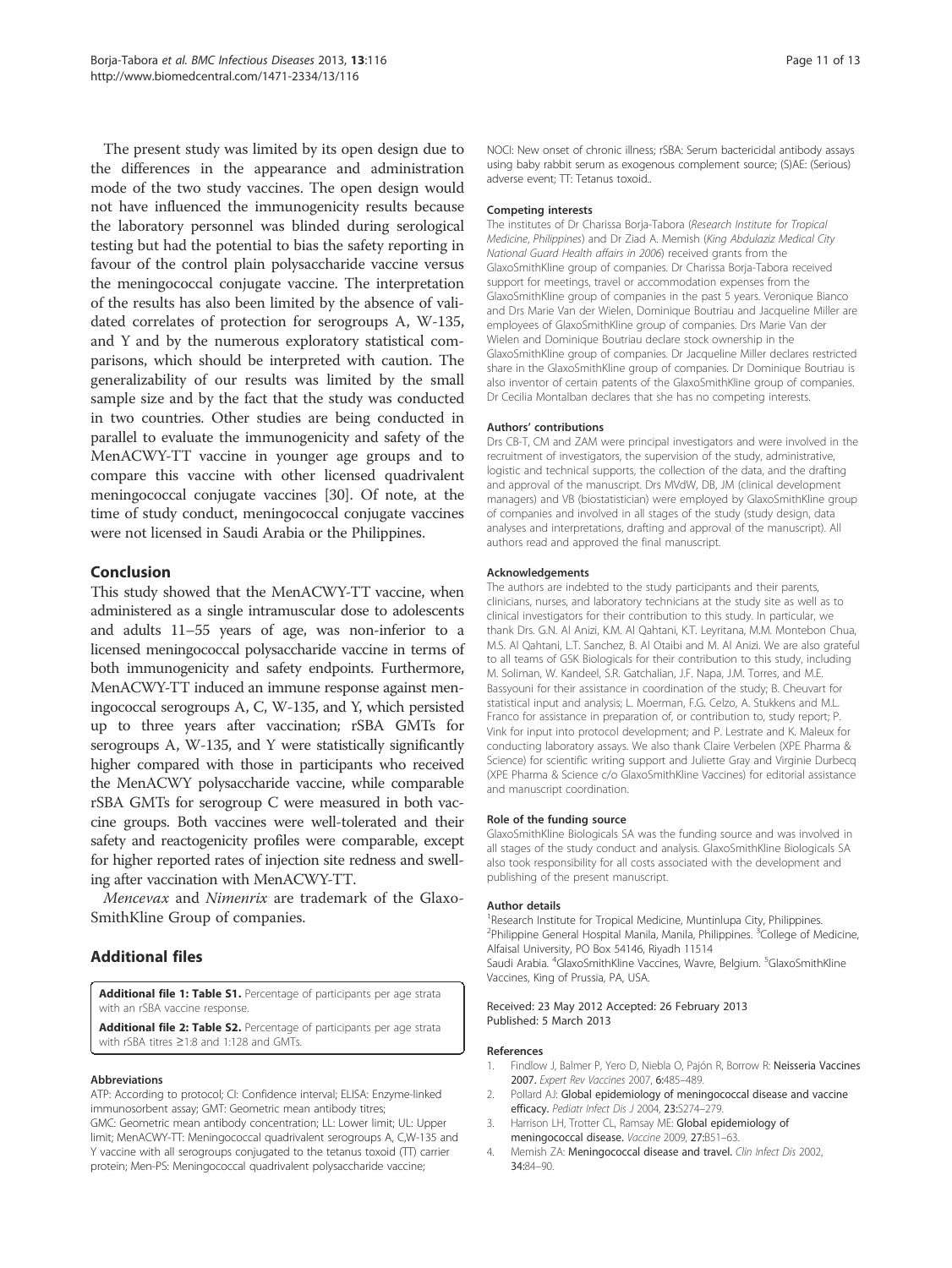- 5. Memish ZA, Goubeaud A, Broker M, Malerczyk C, Shibl AM: Invasive meningococcal disease and travel. J Infect Public Health 2010, 3:143–151.
- 6. Wilder-Smith A: Meningococcal disease in international travel: vaccine strategies. J Travel Med 2005, 12(Suppl 1):S22-29.
- 7. Aguilera JF, Perrocheau A, Meffre C, Hahne S: Outbreak of serogroup W135 meningococcal disease after the Hajj pilgrimage, Europe, 2000. Emerg Infect Dis 2002, 8:761–767.
- 8. Swartley JS, Marfin AA, Edupuganti S, Liu LJ, Cieslak P, Perkins B, Wenger JD, Stephens DS: Capsule switching of Neisseria meningitidis. Proc Natl Acad Sci U S A 1997, 94:271–276.
- Hausdorff WP, Hajjeh R, Al-Mazrou A, Shibl A, Soriano-Gabarro M: The epidemiology of pneumococcal, meningococcal, and Haemophilus disease in the Middle East and North Africa (MENA) region-current status and needs. Vaccine 2007, 25:1935–1944.
- 10. World Health Organization: Meningococcal disease in the Philippines update 2: Global Alert and Response (GAR). 2012. Available at: http://www. who.int/csr/don/2005\_01\_28a/en/index.html [Last updated on January 28, 2005; accessed on January 16, 2012].
- 11. Gopez I, Manoff S, White ME, Dayrit MM: Meningococcal disease outbreak in San Jose, Sipalay, Negros Occidental. Phil J Microbiol Infect Dis 1991, 20:17-22. 12. Memish ZA: Health conditions for travelers to Saudi Arabia for (Hajj) for
- the year 1431H/2010. J Infect Public Health 2010, 3:92–94.
- 13. Memish ZA, Shibl AM: Consensus building and recommendations based on the available epidemiology of meningococcal disease in Gulf Cooperation Council States. Travel Med Infect Dis 2011, 9:60–66.
- 14. Wilder-Smith A, Goh KT, Barkham T, Paton NI: Hajj-associated outbreak strain of Neisseria meningitidis serogroup W135: estimates of the attack rate in a defined population and the risk of invasive disease developing in carriers. Clin Infect Dis 2003, 36:679-683.
- 15. Lingappa JR: Al Rabeah AM, Hajjeh R, Mustafa T, Fatani A, Al Bassam T, Badukhan A, Turkistani A, Makki S, Al-Hamdan N, Al-Jeffri M, Al Mazrou Y, Perkins BA, Popovic T, Mayer LW, Rosenstein NE: Serogroup W-135 meningococcal disease during the Hajj, 2000. Emerg Infect Dis 2003, 9:665–671.
- 16. Ministry of Health Portal-Kingdom of Saudi Arabia: Health requirements for Hajj and Umrah pilgrims in 2011. 2011. Available at: http://www.moh.gov.sa/ en/HealthAwareness/Hajj/Pages/003.aspx [Last updated on August 7, 2011; accessed on January 16, 2012].
- 17. Harrison LH: Prospects for vaccine prevention of meningococcal infection. Clin Microbiol Rev 2006, 19:142–164.
- 18. MacDonald NE, Halperin SA, Law BJ, Forrest B, Danzig LE, Granoff DM: Induction of immunologic memory by conjugated vs plain meningococcal C polysaccharide vaccine in toddlers: a randomized controlled trial. JAMA 1998, 280:1685–1689.
- 19. Jodar L, Feavers IM, Salisbury D, Granoff DM: Development of vaccines against meningococcal disease. Lancet 2002, 359:1499–1508.
- 20. Dellicour S, Greenwood B: Systematic review: Impact of meningococcal vaccination on pharyngeal carriage of meningococci. Trop Med Int Health 2007, 12:1409–1421.
- 21. Borrow R, Miller E: Long-term protection in children with meningococcal C conjugate vaccination: lessons learned. Expert Rev Vaccines 2006, 5:851–857.
- 22. Maiden MC, Ibarz-Pavon AB, Urwin R, Gray SJ, Andrews NJ, Clarke SC, Walker AM, Evans MR, Kroll JS, Neal KR, Ala'aldeen DA, Crook DW, Cann K, Harrison S, Cunningham R, Baxter D, Kaczmarski E, Maclennan J, Cameron JC, Stuart JM: Impact of meningococcal serogroup C conjugate vaccines on carriage and herd immunity. J Infect Dis 2008, 197:737-743.
- 23. Ramsay ME, Andrews NJ, Trotter CL, Kaczmarski EB, Miller E: Herd immunity from meningococcal serogroup C conjugate vaccination in England: database analysis. BMJ 2003, 326:365–366.
- 24. Trotter CL, Maiden MC: Meningococcal vaccines and herd immunity: lessons learned from serogroup C conjugate vaccination programs. Expert Rev Vaccines 2009, 8:851–861.
- 25. Jackson LA, Baxter R, Reisinger K, Karsten A, Shah J, Bedell L: Dull PM; V59P13 Study Group: Phase III comparison of an investigational quadrivalent meningococcal conjugate vaccine with the licensed meningococcal ACWY conjugate vaccine in adolescents. Clin Infect Dis 2009, 49:e1–10.
- 26. Keyserling H, Papa T, Koranyi K, Ryall R, Bassily E, Bybel MJ, Sullivan K, Gilmet G, Reinhardt A: Safety, immunogenicity, and immune memory of a novel meningococcal (groups A, C, Y, and W-135) polysaccharide diphtheria toxoid conjugate vaccine (MCV-4) in healthy adolescents. Arch Pediatr Adolesc Med 2005, 159:907–913.
- 27. Reisinger KS, Baxter R, Block SL, Shah J, Bedell L, Dull PM: Quadrivalent meningococcal vaccination of adults: phase III comparison of an investigational conjugate vaccine, MenACWY-CRM, with the licensed vaccine, Menactra. Clin Vaccine Immunol 2009, 16:1810-1815
- 28. Östergaard L, Lebacq E, Poolman J, Maechler G, Boutriau D: Immunogenicity, reactogenicity and persistence of meningococcal A, C, W-135 and Y-tetanus toxoid candidate conjugate (MenACWY-TT) vaccine formulations in adolescents aged 15–25 years. Vaccine 2009, 27:161–168.
- 29. Knuf M, Kieninger-Baum D, Habermehl P, Muttonen P, Maurer H, Vink P, Poolman J, Boutriau D: A dose-range study assessing immunogenicity and safety of one dose of a new candidate meningococcal serogroups A, C, W-135, Y tetanus toxoid conjugate (MenACWY-TT) vaccine administered in the second year of life and in young children. Vaccine 2010, 28:744–753.
- 30. Baxter R, Baine Y, Ensor K, Bianco V, Friedland LR, Miller JM: Immunogenicity and safety of an investigational quadrivalent meningococcal ACWY tetanus toxoid conjugate vaccine in healthy adolescents and young adults 10 to 25 years of age. Pediatr Infect Dis J 2011, 30:e41–48. doi:10.1097/INF.0b013e3182054ab9.
- 31. Knuf M, Pantazi-Chatzikonstantinou A, Pfletschinger U, Tichmann-Schumann I, Maurer H, Maurer L, Fischbach T, Zinke H, Pankow-Culot H, Papaevangelou V, Bianco V, Van der Wielen M, Miller JM: An investigational tetravalent meningococcal serogroups A, C, W-135 and Y-tetanus toxoid conjugate vaccine co-administered with Infanrix hexa is immunogenic, with an acceptable safety profile in 12-23-month-old children. Vaccine 2011, 29:4264–4273.
- 32. Vesikari T, Karvonen A, Bianco V, Van der Wielen M, Miller J: Tetravalent meningococcal serogroups A, C, W-135 and Y conjugate vaccine is well tolerated and immunogenic when co-administered with measlesmumps-rubella-varicella vaccine during the second year of life: An open, randomized controlled trial. Vaccine 2011, 29:4274–4284.
- 33. Memish ZA, Dbaibo G, Montellano M, Verghese VP, Jain H, Dubey AP, Bianco V, Van der Wielen M, Gatchalian S, Miller JM: Immunogenicity of a single dose of tetravalent meningococcal serogroups A, C, W-135, and Y conjugate vaccine administered to 2- to 10-year-olds is noninferior to a licensed-ACWY polysaccharide vaccine with an acceptable safety profile. Pediatr Infect Dis J 2011, 30:e56–62. doi:10.1097/INF.0b013e31820e6e02.
- 34. Bermal N, Huang L-M, Dubey A, Jain H, Bavdekar A, Lin TY, Bianco V, Baine Y, Miller JM: Safety and immunogenicity of a tetravalent meningococcal serogroups A, C, W-135 and Y conjugate vaccine in adolescents and adults. Hum Vaccin 2011, 7:1–9.
- 35. Maslanka SE, Gheesling LL, Libutti DE, Donaldson KB, Harakeh HS, Dykes JK, Arhin FF, Devi SJ, Frasch CE, Huang JC, Kriz-Kuzemenska P, Lemmon RD, Lorange M, Peeters CC, Quataert S, Tai JY, Carlone GM: Standardization and a multilaboratory comparison of Neisseria meningitidis serogroup A and C serum bactericidal assays. The Multilaboratory Study Group. Clin Diagn Lab Immunol 1997, 4:156–167.
- 36. Borrow R, Balmer P, Miller E: Meningococcal surrogates of protectionserum bactericidal antibody activity. Vaccine 2005, 23:2222–2227.
- 37. Centers for Disease Control and Prevention: Inadvertent misadministration of meningococcal conjugate vaccine-United States, June-August 2005. Morb Mortal Wkly Rep 2006, 55:1016–1017.
- 38. Borrow R, Andrews N, Goldblatt D, Miller E: Serological basis for use of meningococcal serogroup C conjugate vaccines in the United Kingdom: Reevaluation of correlates of protection. Infect Immun 2001, 69:1568–1573.
- 39. Amanna IJ, Messaoudi I, Slifka MK: Protective immunity following vaccination: how is it defined? Hum Vaccin 2008, 4:316–319.
- 40. Updated Recommendations for Use of Meningococcal Conjugate Vaccines - Advisory Committee on Immunization Practices (ACIP), 2010. Morb Mortal Wkly Rep 2011, 60:72–76.
- 41. Pichichero M, Casey J, Blatter M, Rothstein E, Ryall R, Bybel M, Gilmet G, Papa T: Comparative trial of the safety and immunogenicity of quadrivalent (A, C, Y, W-135) meningococcal polysaccharide-diphtheria conjugate vaccine versus quadrivalent polysaccharide vaccine in two- to ten-year-old children. Pediatr Infect Dis J 2005, 24:57-62.
- Reisinger KS, Black S, Stoddard JJ: Optimizing protection against meningococcal disease. Clin Pediatr 2010, 49:586–97.
- 43. Black S, Klein NP, Shah J, Bedell L, Karsten A, Dull PM: Immunogenicity and tolerability of a quadrivalent meningococcal glycoconjugate vaccine in children 2-10 years of age. Vaccine 2010, 28:657-663.